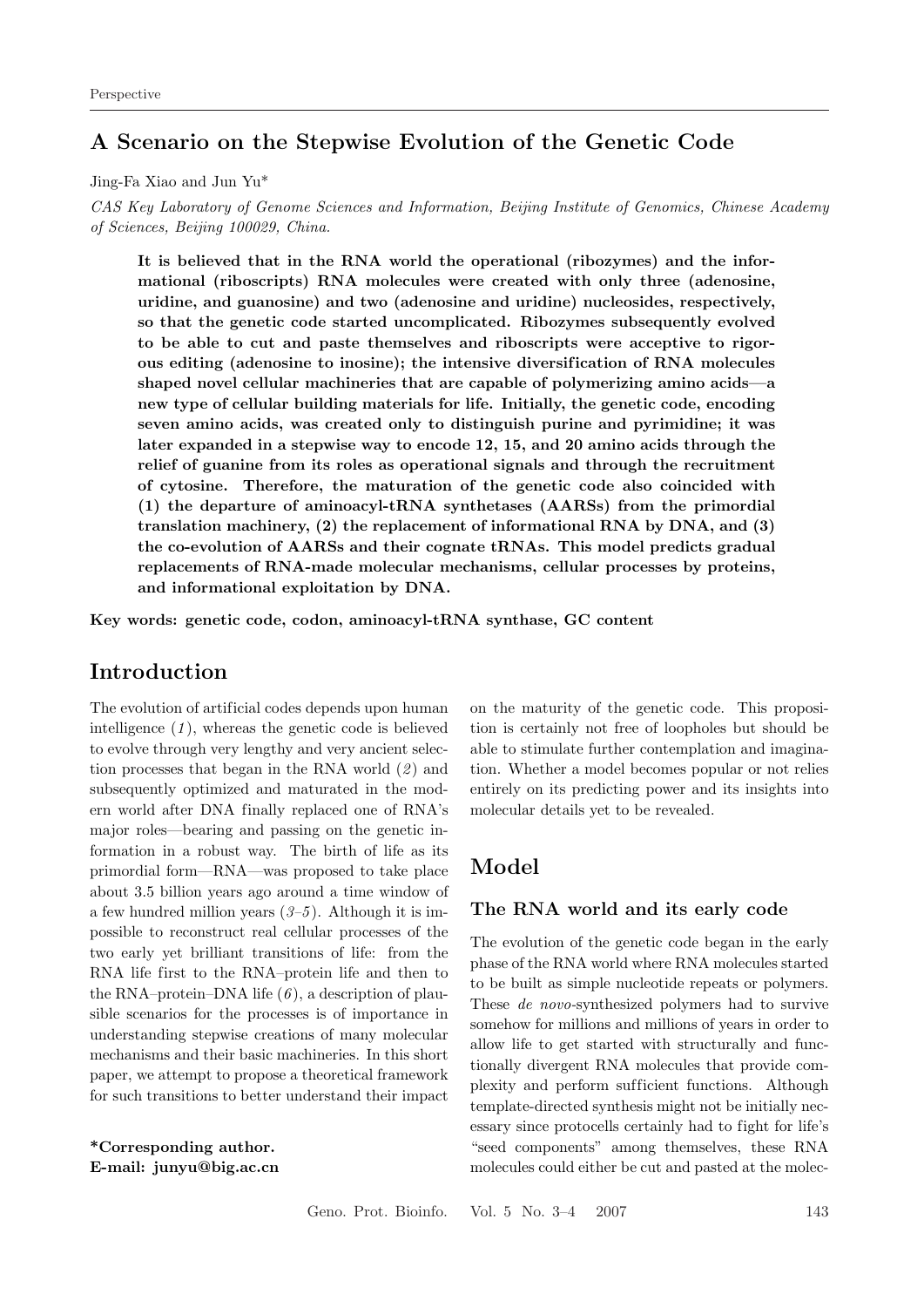ular level or be chemically modified to turn into other similar structures at the building-block level for structural and functional diversities. RNA editing was obviously a molecular mechanism as part of the RNA polymerization machinery aside from splicing. Once engulfing wars among the protocells started going, RNA molecules and their complexes had to be consistently synthesized, chemically modified, spliced, and assembled into two essential classes, operational and informational. Up to a point, template-directed synthesis of RNAs might have exhibited advantages over simple undirected polymerization. The operational RNAs or ribozymes resembled the modern proteinaceous molecules and their complexes, whereas the informational RNAs or riboscripts were functionally equivalent to messenger RNAs in the contemporary biological world (CB world). In the CB world, the latter is called RNA splicing, which is either catalyzed by a "-some" (usually a complex formed by proteins and RNA as well as DNA sometimes; Table 1)—the spliceosome—or self-spliced. Of course, we have made here a bold assumption that life may start as a prototype of eukaryotic organism rather than prokaryotelike before recruitment of DNA, and eukaryotes are known to have preserved some of the critical molecular mechanisms such as RNA splicing through the spliceosomal pathway and complex organelles generated from intermediates of engulfing each other.

The primitive genetic code would not be considered necessary until early versions of the RNA-built translatosome were invented, which made primitive life forms leap into the late phase (Phase II) of the RNA world—the RNA–protein life (Table 1). Once requisite polypeptides were synthesized according to a ciphertext, genetic codes came into the play. If we assume that the early life forms and their shared genetic code did not use cytidine (C) before the involvement of DNA, since it seems not stable enough to join primitive organisms  $(7, 8)$ , the first set of codons was simple and purine-sensitive at the third codon position (cp3)  $(9, 10)$ . The codons were mostly made of adenosine (A) and uridine (U), formed by a binary code that only distinguished purine from pyrimidine (Figure 1A). If we assume that the modern code became universal in life's early history or inherited the RNA code with faith, it encoded possibly seven amino acids (here we assume isoleucine and methionine are exchangeable and functionally equivalent; both are capable of starting peptide synthesis) as well as possessed both start and stop signals. These amino acids have rather impressive physicochemically diversified side chains, albeit relatively devoid of small and acidic amino acids (Figure 1B).

Since primitive translatosomes were made to be simple, there was a possibility that the first aminoacyl-tRNA synthetases (AARSs) might have started as a permanent part of this proteinmanufacturing machinery and fell off from it, together with tRNAs, as the genetic code forged ahead for creating peptide complexity. The first batch of RNAencoded proteins was mostly protective for integrity of primordial cells and their cellular components, and undoubtedly included those for RNA binding and membrane stability, constituted by basic, aromatic, and hydrophobic amino acids. The first division of AARSs was predicted to ensure protein diversity so that they must distinguish the two polar amino acids, asparagine and tyrosine, as well as the two aromatic amino acids, phenylalanine and tyrosine. In contrast, it might not be necessary to tell leucine, isoleucine, and methionine apart.

| Cellular machinery      | Phase | World and function                                  | $Substrate*$ |  |        |
|-------------------------|-------|-----------------------------------------------------|--------------|--|--------|
|                         |       |                                                     | R.           |  |        |
| Editosome               |       | The RNA world I: RNA synthesis and editing          | $^+$         |  |        |
| Spliceosome             |       | The RNA world I: RNA splicing                       | $^+$         |  |        |
| Translatosome           | H     | The RNA world II: RNA-peptide and protein synthesis |              |  |        |
| Reverse-transcriptosome | Ш     | The CB world: RNA-based DNA synthesis               | $^+$         |  | $^+$   |
| Transcriptosome         | Ш     | The CB world: DNA-based RNA synthesis               | $^+$         |  | $^{+}$ |
| Replisome               | Ш     | The CB world: DNA replication                       | $^+$         |  | $^{+}$ |
| Repairosome             | Ш     | The CB world: DNA repair                            |              |  | +      |

**Table 1 Basic cellular machinery for the RNA world and the CB world**

\*R, P, and D stand for RNA, protein, and DNA, respectively. The "+" signs indicate the presence of a particular molecular mechanism and its corresponding substrates.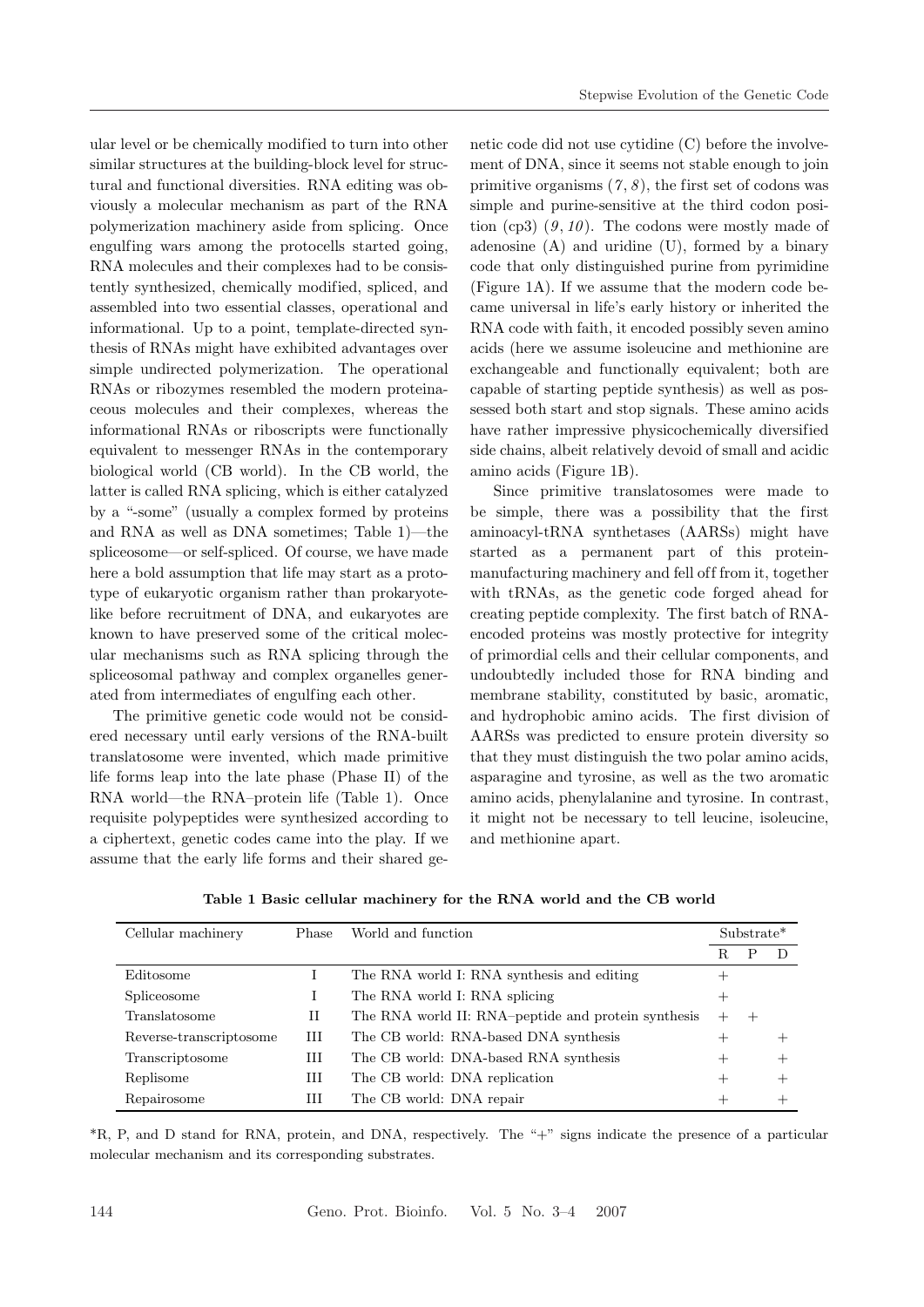| <b>YYY</b><br><b>RRR</b><br><u>UUU</u><br>AAA |                   | Amino acid      |   | Side chain                                        |  |
|-----------------------------------------------|-------------------|-----------------|---|---------------------------------------------------|--|
| Κ                                             | F                 | K (Lysine)      |   | $-(CH_2)_4NH_3 +$                                 |  |
| <b>RRY</b><br>AAU                             | <b>YYR</b><br>UUA | N (Asparagine)  |   | -CH <sub>2</sub> CONH <sub>2</sub>                |  |
| N                                             |                   | M (Methionine)  |   | $-CH_2$ <sub>2</sub> SCH <sub>3</sub>             |  |
| <b>YRY</b><br><u>UAU</u>                      | <b>RYR</b><br>AUA | I (Isoleucine)  |   | $-CH(CH_3)CH_2CH_3$                               |  |
|                                               | I(M)/Sr           | Y (Tyrosine)    |   | -CH <sub>2</sub> C <sub>6</sub> H <sub>4</sub> OH |  |
| <b>YRR</b><br><b>UAA</b>                      | <b>RYY</b><br>AUU | L (Leucine)     |   | $-CH2CH(CH3)2$                                    |  |
| <b>St</b>                                     |                   | F (Phelalanine) |   | $-CH2CH5$                                         |  |
|                                               |                   |                 | R |                                                   |  |

**Fig. 1** The R–Y (A–U) code (**A**) and its encoded amino acids (**B**). R and Y stand for purine and pyrimidine, respectively. Start and stop codons are indicated with Sr and St, respectively. RYR or AUA is assumed as start codon rather than encodes isoleucine since RYY or AUU already does so.

#### The first expansion of the early code

The expansion of the early code relies on the recruitment of new building blocks. There are at least two possible scenarios: one concerns the limited recruitment of guanine (G) and the other assumes editing mechanisms that convert adenosine (A) to inosine (I). Both scenarios should be able to provide significant structural diversity and coding capacity for ribozymes and riboscripts, respectively. Base or nucleoside conversions between the two purinecontaining nucleosides—A and I—as well as between the two pyrimidine-containing nucleosides—U and C, have been carried over to the CB world. Inosine is capable of forming double hydrogen bonds with U, G, and C. Although the two scenarios may not be mutually exclusive, that is, they might have evolved independently or co-existed, we discuss them separately just for simplicity.

In one scenario, we assume that G was recruited by riboscripts in a limited way in addition to serving as a divergent building block and processing signals for ribozymes (Figure 2A). Although a ribozyme without G and C was proven functional  $(11)$ , structural and functional diversities provide advantages for life forms to compete for survival. Since dinucleotides AG and GU are designated as signals for splice sites, the expansion of the codons in this scenario might be limited to tryptophane, glutamic acid, aspartic acid, cysteine, and glycine. These five new recruits are very impressive: the largest (tryptophane), the negatively charged (glutamic acid and aspartic acid), the disulfide-bond-forming (cysteine), and the smallest (glycine) amino acids.

In the other scenario, we assume that A was se-

lectively and constantly edited into I in riboscripts in a context of A and I co-existence, so codons were extended to match more AA-tRNAs. The result of this extension became identical to the first scenario (Figure 2B). This scenario is strongly supported by the distribution of AARS classes (Figure 3) as the expansion of amino acids and their corresponding AARSs follow the class rule largely  $(12)$ . In addition, similar roles of nucleotide modifications have been inherited by all the extant life forms, such as wobble pairing between anticodons of tRNA molecules and codons of mRNA  $(13)$ . For instance, AAY (N) and its "sibling codons", IAY (D), AIY (S), and IIY (G), share the same class of AARSs. The K group (AAR, AIR, IAR, and IIR) has a little complication, as there are two Lys-RSs belonging to classes I and II. Correspondingly, lysine's "sibling codons" can certainly go with class I (Glu-RS and Arg-RS) except glycine that was defined by its Y-ending codons. An alternative explanation is that Gly-RS may have an unusual history since its active form is a unique tetramer. The consensus of the two scenarios suggests an early-expanded genetic code that encodes twelve amino acids other than start and stop codons.

### **The second expansion of the genetic code**

The second recruitment of the early genetic code has to be arginine, serine, and valine after dinucleotides GU and AG were finally freed from serving as sequences of splice sites since spliceosomes became more sophisticated. The new addition that makes a set of fifteen amino acids was a subtle extension of the existing amino acids considering both the physicochemical

Geno. Prot. Bioinfo. Vol. 5 No. 3–4 2007 145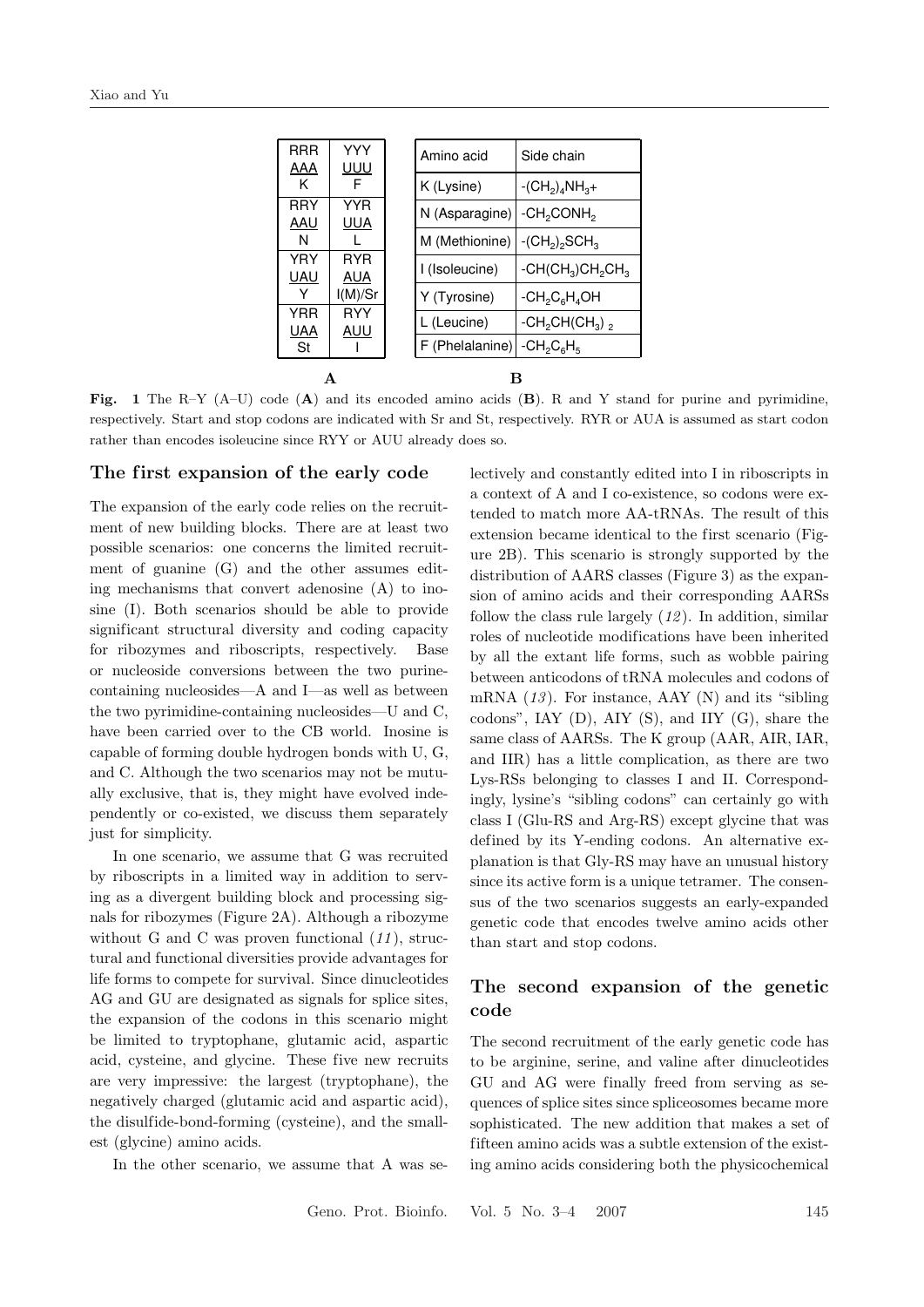|        |             |       | в      |           |        |  |
|--------|-------------|-------|--------|-----------|--------|--|
| UGY C  |             |       |        | UIR St, W | IUY V  |  |
|        | UGR W, St   | GGN G | UAR St |           | AUY I  |  |
| AGY S  |             |       | UIY C  |           | IUR V  |  |
| AGR R  |             |       | UAY Y  |           | AUR Sr |  |
| UUY F  |             |       | IIY G  |           |        |  |
| UUR L  |             |       | AIY S  |           | UUR L  |  |
| AUY I  |             | GUN V | IAY D  |           |        |  |
|        | AUR I, M/Sr | GAY D | AAY N  |           |        |  |
| UAY Y  |             | GAR E | IIR G  |           |        |  |
| UAR St |             |       | AIR R  |           |        |  |
| AAY N  |             |       | IAR E  |           | UUY F  |  |
| AAR K  |             |       | AAR K  |           |        |  |

**Fig. 2** The extended early code in two scenarios: (**A**) incorporation of G but avoiding AG and GU (both dinucleotides were used as splicing signals) and (**B**) extended through base editing from A to I. The codons overlapping with splice signals and the original codons are underlined.

| <b>AAR (K)</b> | $UAR$ (St)    | GAR(E)         | CAR(Q)         |  |  |
|----------------|---------------|----------------|----------------|--|--|
| <b>AAY (N)</b> | UAY (Y)       | <b>GAY (D)</b> | <u>CAY (H)</u> |  |  |
| AUR (I, M/Sr)  | UUR(L)        | GUN (V)        | CUN(L)         |  |  |
| AUY (I)        | UUY (F)       |                |                |  |  |
| AGR(R)         | $UGR$ (St, W) |                |                |  |  |
| <u>AGY (S)</u> | UGY(C)        | GGN(G)         | CGN(R)         |  |  |
| ACN(T)         | UCN(S)        | GCN(A)         | CCN(P)         |  |  |

**Fig. 3** The organization of the genetic code and AARSs. The code is divided into two halves, pro-diversity (unshaded area) and pro-robustness (shaded area), according to sensitivity of the codons to purine (AG) content changes. AARSs are also divided into two types and the Type II enzymes are underlined. There are both types of AARSs for lysine although it is underlined in this figure. After C was recruited as an essential building block, the code was extended to include more amino acids with its C-containing codons. The rule of extension for AARSs followed a G–C conversion trend except the six-fold codons (L, R, and S). For instance, the pairs, such as CAR and GAR, CAY and GAY, GCN and GGN, share the same class of AARSs.

property and the secondary structure: arginine was an alternative of lysine; serine was a smaller version of tyrosine; and valine added another variation to the hydrophobic amino acids—leucine, isoleucine, methionine, and phenylalanine  $(14-17)$ .

The most puzzling feature of the code is its unusual redundancy where only three amino acids, arginine, leucine, and serine, are encoded with six codons; they by now have all been recruited and later expanded to acquire their quadruplets when cytosine joined the genetic code. Let us first make a few observations on leucine in comparison to the other two amino acids. First, although they are all among the most abundant amino acids in the extant genomes, leucine is always the most abundant in all three kingdoms of modern life forms. Serine comes to the second among eukaryotic genomes, such as in the human and Arabidopsis genomes. Arginine is the least abundant among the three, which barely makes it to the top ten among some of the bacterial genomes. Second, leucine has the easiest codon conversion between the doublet and the quadruplet among all three amino acids: a simple base transition between U and C results in a change from UUR to CUR. This suggests that leucine is capable of playing essential structural roles for most proteins and maintains their integrity when GC content increases. Similarly, to keep arginine and serine unchanged, transversions have to be introduced; a single transversion has to take place to change AGR to CGR for arginine, and double transversions, AGY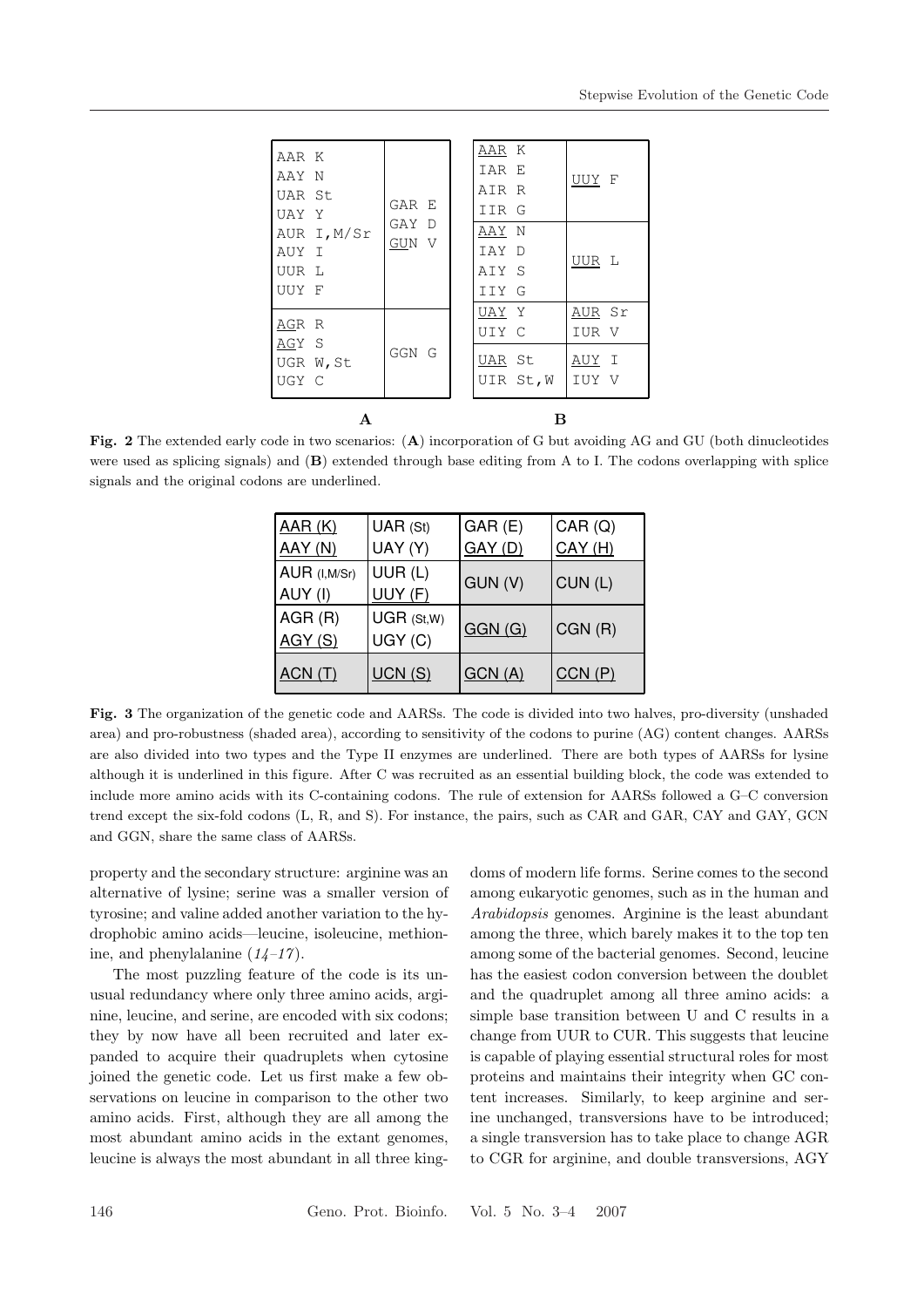to UCY for serine, are indispensable. Their changes are not as easy as what is seen for leucine. Third, leucine has dimensions most similar to four other amino acids with side chains that have rather diverse physicochemical properties from it: isoleucine, histidine, methionine, and lysine  $(14, 15)$ . All three observations support the notion that leucine should be the most abundant amino acids for all major life forms. By the same token, serine ranks the second. It has two counterparts, threonine and tyrosine. Serine differs from leucine and arginine in forming protein secondary structures; it prefers turns as compared to leucine that favors alpha-helix and arginine that is rather neutral to all three major secondary structures. Arginine also has two counterparts, histidine and lysine. It is unique in forming protein secondary structures—the only amino acid that is indiscriminately honored by alpha-helix, beta-sheet, and turn. These observations lead to a hypothesis that the additional codons for these three amino acids were tailored to balance the abundant amino acids when DNA nucleotide composition changes, such as GC content or AG (purine) content increases. The corresponding codons are organized in such a way that they balance between pro-diversity and pro-robustness halves of the genetic code  $(9, 10)$ . The result of such a balancing power is the stability of amino acid composition and its subtle effect on protein conformations when mutations bombard the coding sequence over evolutionary time scales. By now, the genetic code is good enough for directing protein synthesis, and the sophistication of proteinaceous cellular machineries have made life more diverged, robust, and complex.

#### The final expansion of the genetic code

The final or the third recruitment of the code had to happen when DNA replaced RNA as the informational molecule for better precision and stability. It was the invention of the most critical cellular mechanism—reverse-transcription—that made this a reality, and the template-directed DNA replication marked the beginning of the new world. The evolution of many new cellular mechanisms, such as DNA replication, repair, and DNA-directed transcription, made the new world having achieved its perfection almost immediately (Figure 4). The contemporary genetic code was born and fixed after cytosine and its deoxyl derivative joined in as one of the four building blocks for RNA and DNA, respectively.



**Fig. 4** Hypothetical schemes illustrating how RNAs were spliced into informational and operational molecules in the RNA world with the involvement of cellular machineries, such as spliceosome and reverse-transcriptosome (**A**). In the DNA–RNA–protein world, replisome and repairosome were created for managing DNA processes (**B**).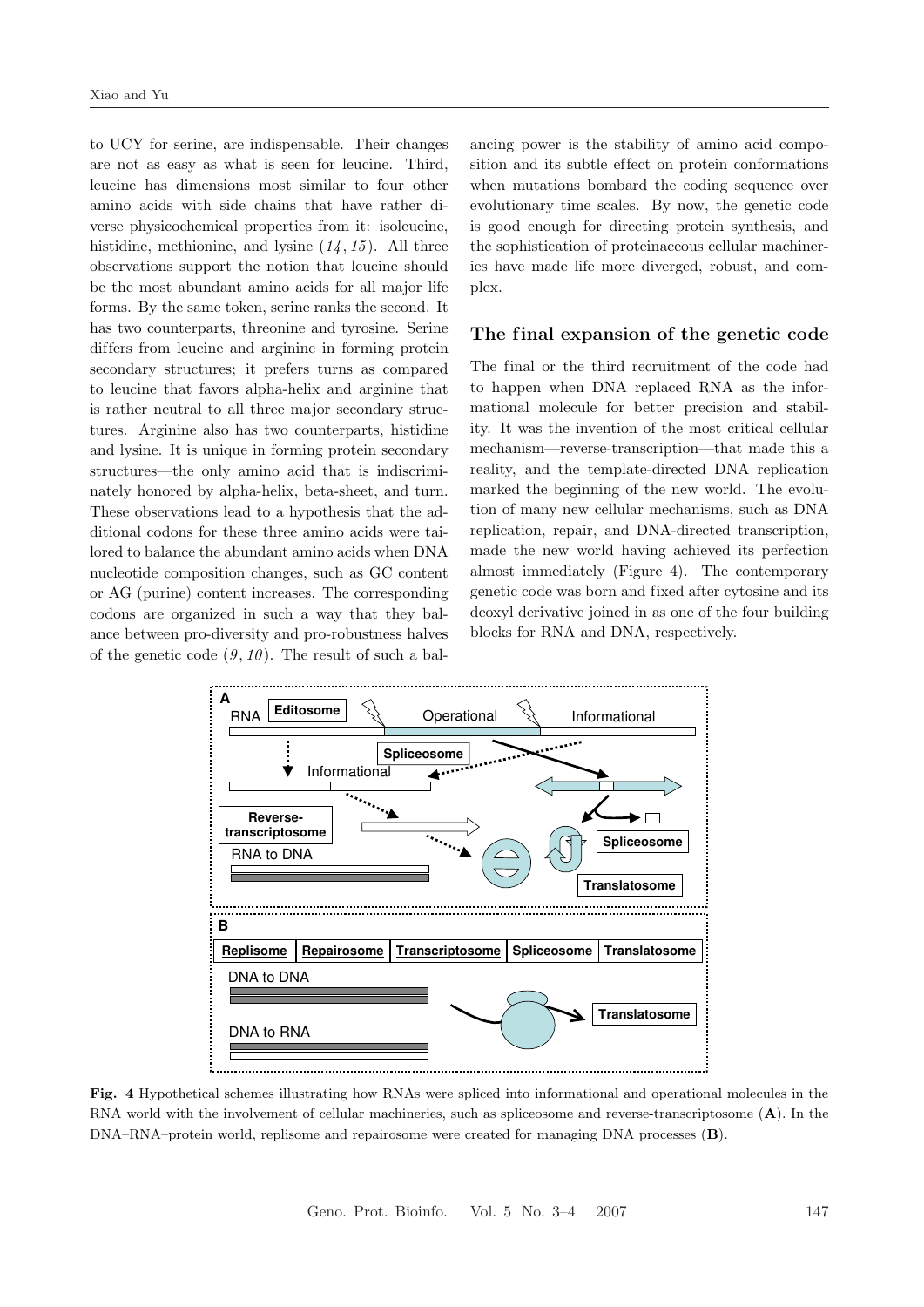The code had to be filled up with new recruits as the coding capacity increased. Histamine and glutamine filled in instantly due to their contributions to catalytic properties and similarities to the two existing basic amino acids, respectively. Threonine extended the function of serine but added subtlety in protein structures. Alanine has almost identical size and volume parameters as serine but is hydrophobic  $(14, 15)$ . This new recruit plays a very crucial role in protein structure and function diversity: swapping between a hydroxyl group with hydrophilic property and hydrophobic side chain if the size change is tolerable for essential functions of a protein. Proline is undoubtedly the last addition. On the one hand, it distorts the protein backbone in a unique way that no other amino acid does; on the other hand, it fits in with its hydrophobicity and modest size, resulting minimal changes when replacing other amino acids, such as aspartic acid, glutamine, and threonine.

The corresponding expansion pattern in AARS classes also supports the simple extension hypothesis. Aside from the six-fold degenerate codons, there are six sets of codons involved in the final expansion, which encode six amino acids. They are all in the same class of AARSs as those of the closest (or neighboring) G-containing or I-pairing codons. For instance, AARSs for two doublet-encoding amino acids, histidine (CAR) and glutamine (CAY), are the same as those for glutamic acid (GAR) and aspartic acid (GAY), respectively. The rest are CCN to GGN as well as ACN to GCN/GGN.

Evolution has certainly been involved in shaping up the genetic code. First, it shaped up the code through a long creation and optimization process so that the code finally adapted to a format that minimized the damage power of nucleotide changes on RNA in the RNA world or on both DNA and RNA in the CB world. Second, the code has organized in such a way that changes in DNA composition alter protein composition in a very distinct direction from the AU-rich quarter to the GC-rich quarter, a shift emphasizing amino acids in favorite of either the catalytic moiety or the structural moiety, respectively. Third, while minimizing damage through a well-organized code, evolution also took the advantage of sequence variation at the third codon position; variations of the transversion type (between R and Y) at this position alter the encoded amino acids. There are 15 amino acids (75%) in the pro-diversity half of the canonical genetic code, which are sensitive to transversional changes. Finally, the relic of the changing code has still been observed in yeast and some organellar genomes, involving especially amino acids with six-fold degenerate codes—arginine, leucine, and serine  $(18)$ .

Evolution also worked on molecular mechanisms. Making multiple copies of RNA molecules must have been the first molecular mechanism invented in the RNA world. Since replication as a biological term is dedicated to describe the process of making copies of a DNA molecule, we have to invent another word for making RNA copies, namely editosome, which is capable of both replicating a RNA molecule and editing it to change its minor content individually. The second major molecular mechanism in the RNA world has to be the spliceosome that cut and paste RNA fragments. It remains active in the CB world. The third one is the translatosome that manufactures proteins directly; it marks the transition of a primitive RNA world to a mature RNA world where a transition to the modern world or the CB world started. The key contribution of proteins to this transition is the accuracy of physicochemical activities of active proteins such as enzymes and receptors. Another key molecular mechanism invented in the transition time was the reverse-transcriptosome. DNA was finally introduced to life by this protein–RNA complex, so did the CB world thereafter by the invention of replisome, repairosome, and transcriptosome; all of them are DNAdependent. If we say the translatosome marked the ending of the RNA world, the reverse-transcriptosome declared the birth of the CB world where new inventions continued until the rest of the "-somes" were made to work (Table 1).

Evolution works on genes and their variants that are borne by individuals within a species. This is largely true for multicellular organisms but not true for most of the unicellular organisms, especially prokaryotes where horizontal gene transfer is a major cellular process for exchanging genes and their variants. Individuals carry gene variations distinct from the rest of the same species and survive within a breeding population. Selection will only work on the variations of genes and DNA elements in germlines for multicellular organisms where they may result in advantage in survival for the variation-bearing individuals. Speciation depends on the degree and accumulation of such variations. Therefore, evolution starts from alterations of DNA sequences, filtered through the genetic code, reaches protein sequences, and the result is tested by fitness and survival at the individual level.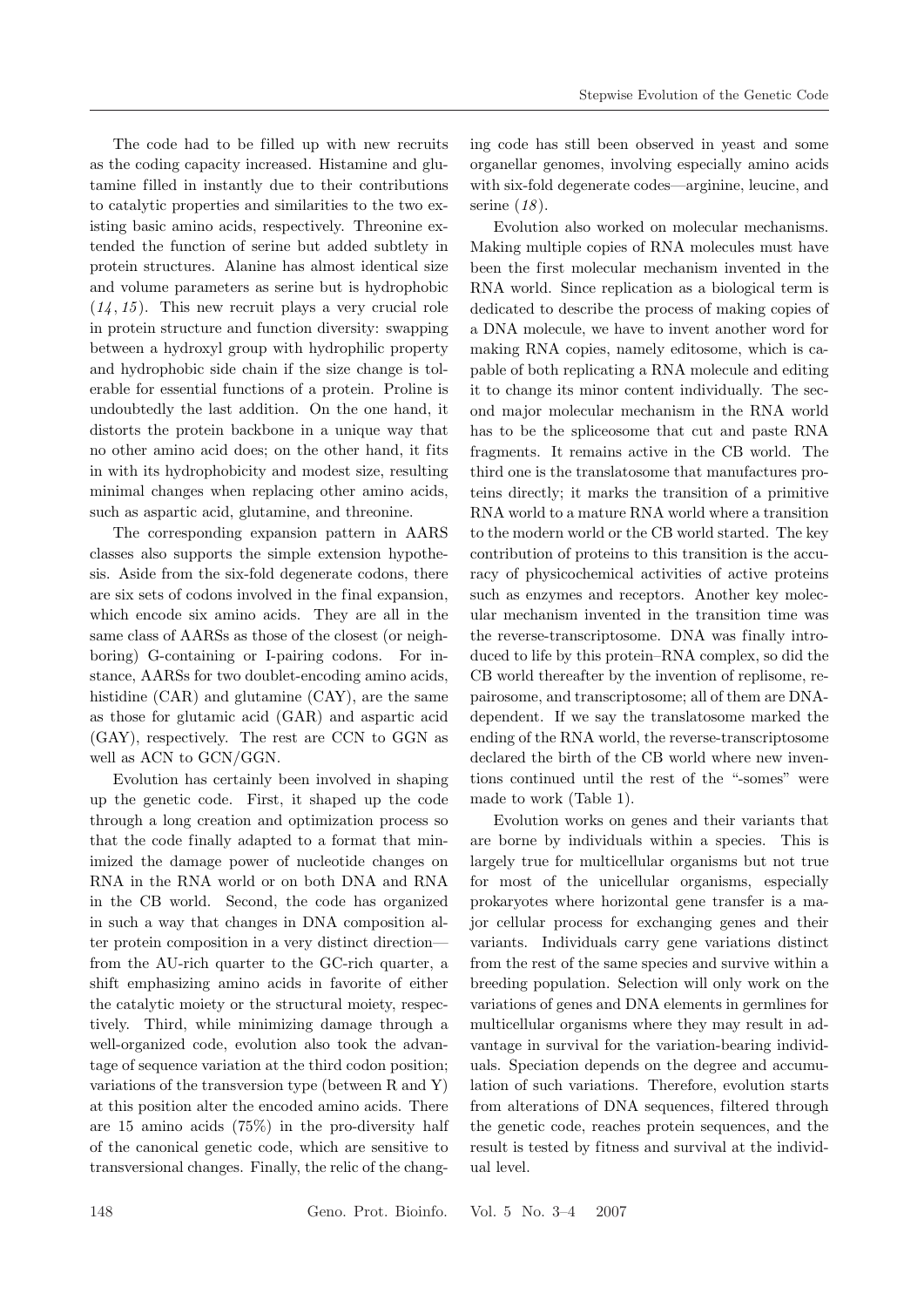### **Exemplif ied predictions based on the codon expansion model**

Whether a theoretical model becomes popular or not depends on its predicting power and subsequent validation of its predictions. Although it is extremely hard for a model that attempts to predict the almost unpredictable—what had happened in the RNA world, we can still make some of the most obvious predictions. We would like to give a few examples here. First, the codon expansion model predicts that some of the protein domains may be created with the early codons and their corresponding amino acids so they are transversion-sensitive at cp3. The idea can be extended to expect that most of the protein domains in DNA-related machineries may be built by the fully expanded codons so they were able to recruit the full set of amino acids for functional intricacies. However, it is very dif ficult to re-establish the initial composition of the assumed codon-biased domains since evolution has been taking its toll of altering them constantly for billions of years. Second, the model predicts that the splicing and editing machineries are invented earlier for building a viable ancestral life form so that the prokaryotes might have lost most of them, if not all. Since heavy compartmentalization, such as building organelles and nucleus, had to come after proteins replaced most of the operational RNAs, we believe that a true eukaryote might have been born from an eukaryote-like precursor rather than its functionstriped forms—prokaryotes or prokaryote-like organisms. The final example is the prediction that certain groups of prokaryotes may keep significantly low GC content for maintaining a biased purine content, and these organisms should use more ancient protein domains in their proteomes dominated by purinesensitive amino acids  $(19-21)$ .

We did try to validate some of our predictions by examining some ancient proteins that are believed to be created in the RNA world. For instance, some of the RNA-binding proteins must be among the first to be invented for the protection of functional RNA molecules, including single-strand or double-strand binding proteins as well as their binding domains: the single-stranded RNA-binding domain (ssRBD) and double-stranded RNA-binding domain (dsRBD). Since evolution has done its job to check the essentiality of every amino acid for a given protein domain, we need only to align the sequences over a diverged panel and look for the decisive or highly conserved amino acids in the domain. Taking the dsRBD of ribonuclease 3 as an example, we demonstrate a two-parameter method to identify the most essential amino acids for the domain based on the physicochemical properties of amino acid side chains. The single parameters are simple physicochemical property measures, such as polarity, surface area, size, charge, hydrophobicity, and disulfide-linkage. The double parameters are various combinations of the single parameters, such as size–polarity and surface area–hydrophobicity. In the alignment of dsRBD with four subdomains from various ribonuclease 3 proteins, we can easily recognize a few amino acids that are either strictly conserved or less strictly conserved across wide taxonomic groups (Figure 5). Lysine is firmly restricted in both size and charge for RNA binding through electronic interaction. In contrast, aspartic acids (asparagine) and leucine (phenylalanine) in the subdomains are less conserved, perhaps only polarity and hydrophobicity are important for their RNA-binding functions, respectively, that is, they are restricted only by a single parameter. Tyrosine is another strictly conserved amino acid among the four subdomains; it is constraint by both shape and hydrophobicity, which are important factors for RNA binding through the  $\pi-\pi$ interaction (specific to aromatic amino acids). The highly conserved lysine and tyrosine in ribonuclease 3 RNA-binding domains suggest an early invention.

# **Conclusion**

Primordial life has been evolving from simple to complex as the genetic code expanded. A primordial code was composed of A and U rather than all four nucleotides—A, U, G, and C. Early in the RNA world, G served as one of the three essential building blocks of the operational RNA molecules but not part of the genetic code. If interactions among molecules started easy, these interactions should be less intimate, which leads to our second assumption for the first set of amino acids: they might be the larger and more diversified in physicochemical properties. Each of the new additions was added stepwisely with justification on subtle to significant alterations with minimal functional damage for proteins. As the molecular mechanisms evolved, the genetic code eventually became mature and fixed to a large extent in the CB world. We may never be able to prove the history and maturation process of the genetic code, but a meaningful scenario will stimulate our thoughts and give us a logical way to understand the possible arrangement of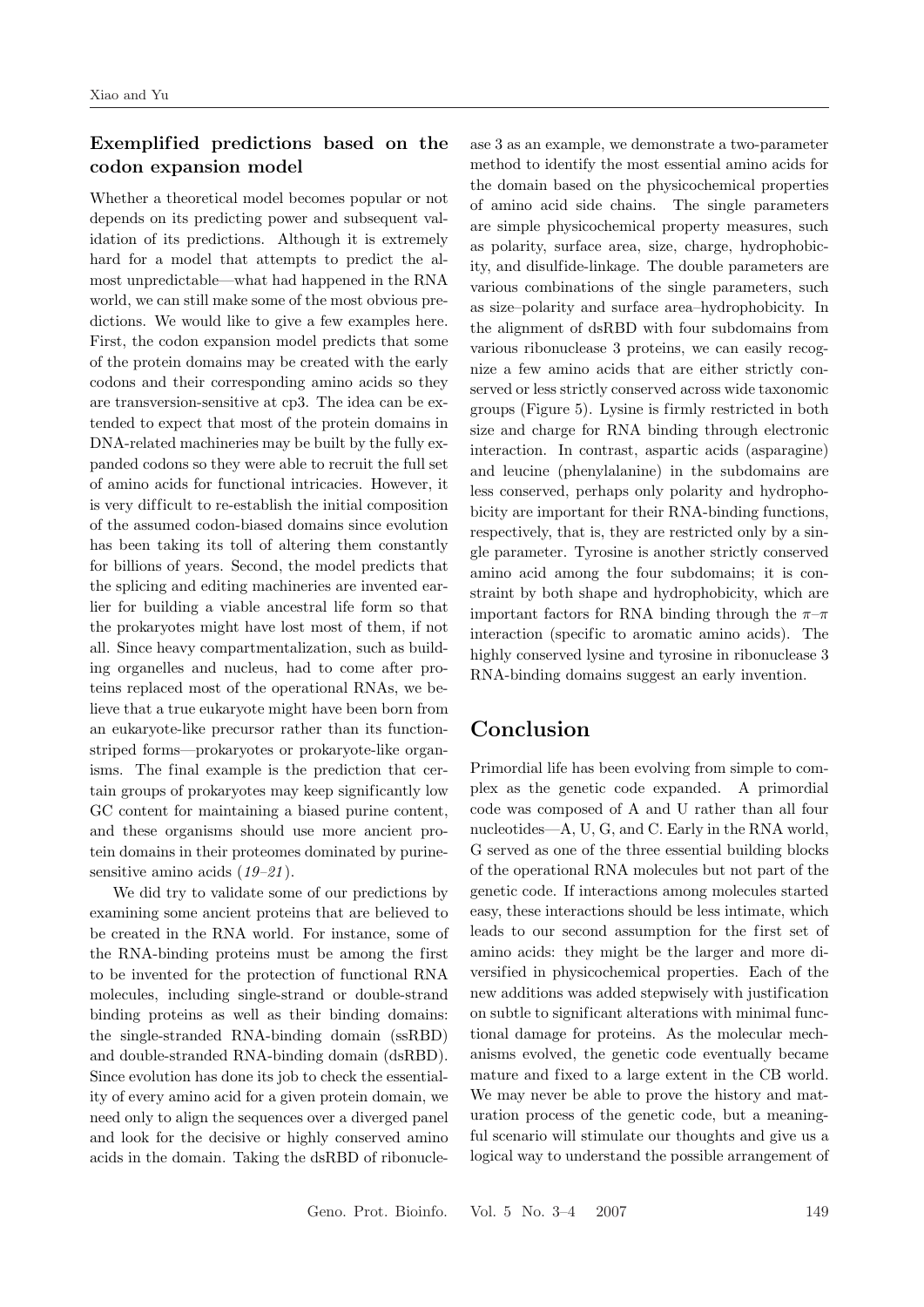

**Fig. 5** Multiple sequence alignments of the RNA-binding domain in ribonuclease 3. The sequences were retrieved from public databases from the top to the bottom as abbreviated names of the following: *Pseudomonas solanacearum*, *Dechloromonas aromatic*, *Shigella boydii* serotype 4, *Psychrobacter arcticum*, *Ehrlichia canis*, *Listeria monocytogenes* serotype 4b, *Staphylococcus aureus*, *Dehalococcoides ethenogenes*, *Dehalococcoides sp.*, *Desulfotalea psychrophila*, *Aquifex aeolicus*, *Leptospira interrogans*, *Fusobacterium nucleatum*, *Treponema denticola*, *Campylobacter jejuni*, *Chlorobium chlorochromatii*, Mimivirus, *Treponema pallidum*, *Mycobacterium leprae*, *Rhodopirellula baltica*, *Caenorhabditis elegans*, human, *Tropheryma whipplei*, *Anabaena sp.*, *Chlamydia trachomatis*, and yeast. Strictly conserved and less strictly conserved amino acids are indicated with stars and solid doubled dots, respectively.

the genetic code. New ideas will come soon, agree or disagree with us, leading to an active forum for fruitful discussions on other scenarios on the origin of the genetic code.

# **Acknowledgements**

This work was supported by the "100 Talents" grant from the Chinese Academy of Sciences awarded to JY.

# **References**

- 1. Singh, S. 1999. *The Code Book*. Anchor Books, New York, USA.
- 2. Gesteland, R.F., *et al*. 1999. *The RNA World: The Nature of Modern RNA Suggests a Prebiotic RNA* (second edition). Cold Spring Harbor Laboratory Press, Cold Spring Harbor, USA.
- 3. Joyce, G.F. 1991. The rise and fall of the RNA world. *New Biol.* 3: 399-407.
- 4. Joyce, G.F. 2002. The antiquity of RNA-based evolution. *Nature* 418: 214-221.
- 5. Orgel, L.E. 1998. The origin of life—a review of facts and speculations. *Trends Biochem. Sci.* 23: 491-495.
- 6. Forterre, P. 2005. The two ages of the RNA world, and the transition to the DNA world: a story of viruses and cells. *Biochimie* 87: 793-803.
- 7. Levy, M. and Miller, S.L. 1998. The stability of the RNA bases: implications for the origin of life. *Proc. Natl. Acad. Sci. USA* 95: 7933-7938.
- 8. Shapiro, R. 1999. Prebiotic cytosine synthesis: a critical analysis and implications for the origin of life. *Proc. Natl. Acad. Sci. USA* 96: 4396-4401.
- 9. Yu, J. 2007. A content-centric organization of the genetic code. *Genomics Proteomics Bioinformatics* 5: 1-6.
- 10. Yu, J. 2007. An evolutionary scenario for the origin of the genetic code. *Communications of Chinese-American Chemical Society* 2007(Fall): 3-7.